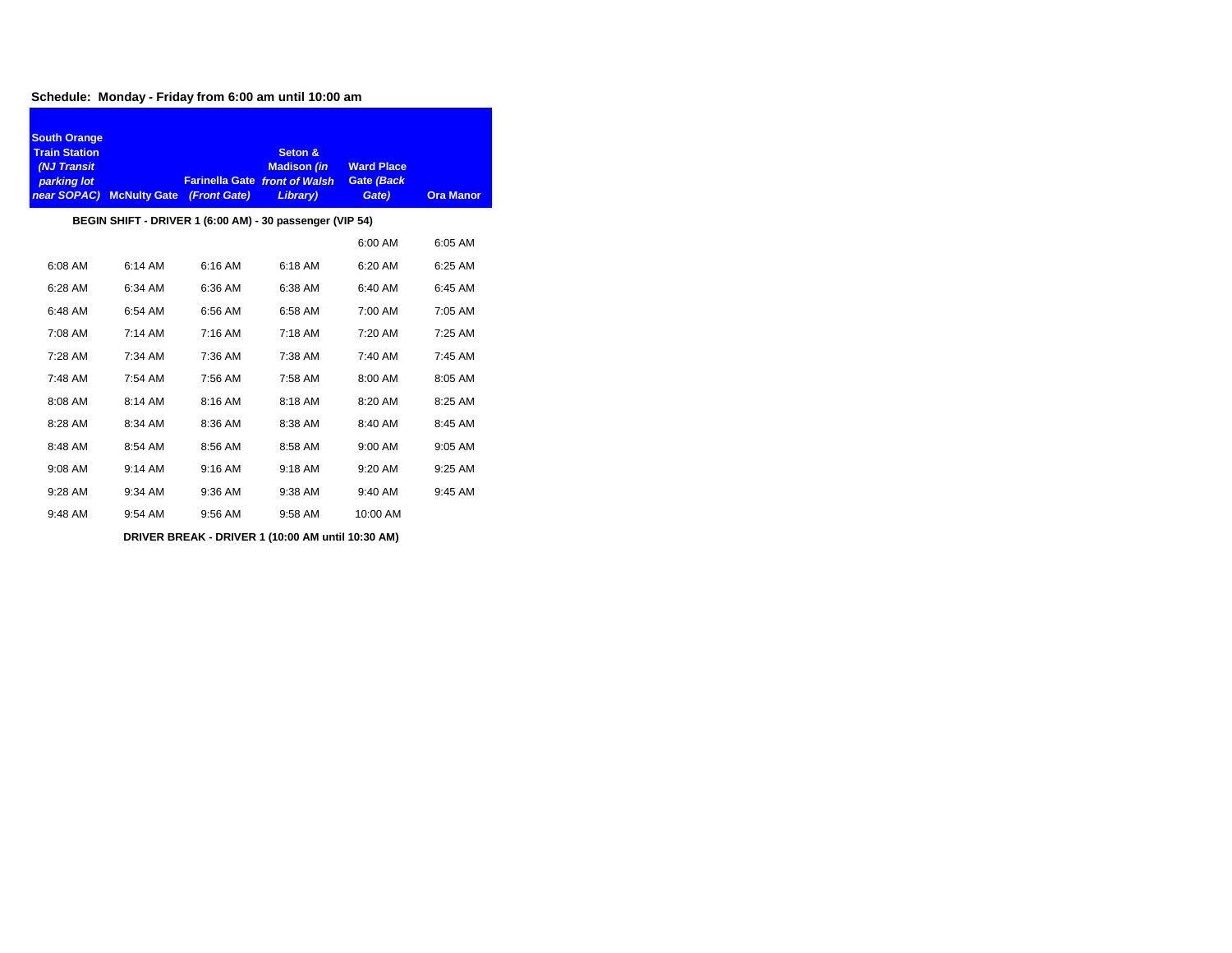# **Schedule: Monday - Thursday from 10:30 am until 3:00 am**

| <b>Farinella Gate</b><br>(Front Gate)                    | Seton &<br><b>Madison (in</b><br>front of<br><b>Walsh</b><br>Library) | <b>Ward Place</b><br>Gate (Back<br>Gate) | <b>Boland</b><br><b>Hall/Human</b><br><b>Resources</b><br><b>(Boland Hall</b><br>side of Boland SOPD/Grove<br>Lot) | Park     | <b>KiteAld</b><br>(Corner of<br><b>Prospect</b><br><b>Street &amp;</b><br><b>South</b><br><b>Orange</b><br>Avenue) | <b>Corner of</b><br><b>Valley Street</b><br>and Village<br><b>Plaza</b> | <b>Ora Manor</b>               | <b>Stop &amp; Shop</b>                          | <b>Ora Manor</b> | <b>South Orange</b><br><b>Train Station</b><br>(NJ Transit<br>parking lot<br>near SOPAC) | <b>KIteAld</b><br>(Corner of<br><b>Prospect</b><br><b>Street &amp;</b><br><b>South</b><br><b>Orange</b><br><b>Avenue</b> ) | <b>Seton Court</b><br><b>Apartments</b> | <b>McNulty Gate</b> |
|----------------------------------------------------------|-----------------------------------------------------------------------|------------------------------------------|--------------------------------------------------------------------------------------------------------------------|----------|--------------------------------------------------------------------------------------------------------------------|-------------------------------------------------------------------------|--------------------------------|-------------------------------------------------|------------------|------------------------------------------------------------------------------------------|----------------------------------------------------------------------------------------------------------------------------|-----------------------------------------|---------------------|
| 10:30 AM                                                 | 10:32 AM                                                              | 10:34 AM                                 | 10:36 AM                                                                                                           | 10:38 AM | 10:40 AM                                                                                                           | 10:42 AM                                                                | 10:44 AM                       | 10:45 AM                                        | 10:47 AM         | 10:53 AM                                                                                 | 10:57 AM                                                                                                                   | 10:58 AM                                | 10:59 AM            |
| 11:00 AM                                                 | 11:02 AM                                                              | 11:04 AM                                 | 11:06 AM                                                                                                           | 11:08 AM | 11:10 AM                                                                                                           | 11:12 AM                                                                | 11:14 AM                       | 11:15 AM                                        | 11:17 AM         | 11:23 AM                                                                                 | 11:27 AM                                                                                                                   | 11:28 AM                                | 11:29 AM            |
| 11:30 AM                                                 | 11:32 AM                                                              | 11:34 AM                                 | 11:36 AM                                                                                                           | 11:38 AM | 11:40 AM                                                                                                           | 11:42 AM                                                                | 11:44 AM                       | 11:45 AM                                        | 11:47 AM         | 11:53 AM                                                                                 | 11:57 AM                                                                                                                   | 11:58 AM                                | 11:59 AM            |
| 12:00 PM                                                 | 12:02 PM                                                              | 12:04 PM                                 | 12:06 PM                                                                                                           | 12:08 PM | 12:10 PM                                                                                                           | 12:12 PM                                                                | 12:14 PM                       | 12:15 PM                                        | 12:17 PM         | 12:23 PM                                                                                 | 12:27 PM                                                                                                                   | 12:28 PM                                | 12:29 PM            |
| 12:30 PM                                                 | 12:32 PM                                                              | 12:34 PM                                 | 12:36 PM                                                                                                           | 12:38 PM | 12:40 PM                                                                                                           | 12:42 PM                                                                | 12:44 PM                       | 12:45 PM                                        | 12:47 PM         | 12:53 PM                                                                                 | 12:57 PM                                                                                                                   | 12:58 PM                                | 12:59 PM            |
| 1:00 PM                                                  | 1:02 PM                                                               | 1:04 PM                                  | 1:06 PM                                                                                                            | 1:08 PM  | 1:10 PM                                                                                                            | 1:12 PM                                                                 | 1:14 PM                        | 1:15 PM                                         | 1:17 PM          | 1:23 PM                                                                                  | 1:27 PM                                                                                                                    | 1:28 PM                                 | 1:29 PM             |
| 1:30 PM                                                  | 1:32 PM                                                               | 1:34 PM                                  | 1:36 PM                                                                                                            | 1:38 PM  | 1:40 PM                                                                                                            | 1:42 PM                                                                 | 1:44 PM                        | 1:45 PM                                         | 1:47 PM          | 1:53 PM                                                                                  | 1:57 PM                                                                                                                    | 1:58 PM                                 | 1:59 PM             |
| 2:00 PM                                                  | 2:02 PM                                                               | 2:04 PM                                  | 2:06 PM                                                                                                            | 2:08 PM  | 2:10 PM                                                                                                            | 2:12 PM                                                                 | 2:14 PM                        | 2:15 PM                                         | 2:17 PM          | 2:23 PM                                                                                  | 2:27 PM                                                                                                                    | 2:28 PM                                 | 2:29 PM             |
| 2:30 PM                                                  | 2:32 PM                                                               | 2:34 PM                                  | 2:36 PM                                                                                                            | 2:38 PM  | 2:40 PM                                                                                                            | 2:42 PM                                                                 | 2:44 PM                        | 2:45 PM                                         | 2:47 PM          | 2:53 PM                                                                                  | 2:57 PM                                                                                                                    | 2:58 PM                                 | 2:59 PM             |
| 3:00 PM                                                  |                                                                       |                                          |                                                                                                                    |          |                                                                                                                    | DRIVER BREAK - DRIVER 1 (3:00 PM until 3:30 PM)                         |                                |                                                 |                  |                                                                                          |                                                                                                                            |                                         |                     |
| BEGIN SHIFT - DRIVER 2 (3:15 PM) - 21 passenger - VIP 53 |                                                                       |                                          |                                                                                                                    |          |                                                                                                                    |                                                                         |                                |                                                 |                  |                                                                                          |                                                                                                                            |                                         |                     |
| 3:15 PM                                                  | 3:17 PM                                                               | 3:19 PM                                  | 3:21 PM                                                                                                            | 3:23 PM  | 3:25 PM                                                                                                            | 3:27 PM                                                                 | 3:29 PM                        | 3:30 PM                                         | 3:33 PM          | 3:40 PM                                                                                  | 3:45 PM                                                                                                                    | 3:47 PM                                 | 3:48 PM             |
| 3:30 PM                                                  | 3:32 PM                                                               | 3:34 PM                                  | 3:36 PM                                                                                                            | 3:38 PM  | 3:40 PM                                                                                                            | 3:42 PM                                                                 | 3:44 PM                        | 3:45 PM                                         | 3:48 PM          | 3:55 PM                                                                                  | 4:00 PM                                                                                                                    | 4:02 PM                                 | 4:03 PM             |
| 3:50 PM                                                  | 3:52 PM                                                               | 3:54 PM                                  | 3:56 PM                                                                                                            | 3:58 PM  | 4:00 PM                                                                                                            | 4:02 PM                                                                 | 4:04 PM                        | 4:05 PM                                         | 4:08 PM          | 4:15 PM                                                                                  | 4:20 PM                                                                                                                    | 4:22 PM                                 | 4:23 PM             |
| 4:05 PM                                                  | 4:07 PM                                                               | 4:09 PM                                  | 4:11 PM                                                                                                            | 4:13 PM  | 4:15 PM                                                                                                            | 4:17 PM                                                                 | 4:19 PM                        | 4:20 PM                                         | 4:23 PM          | 4:30 PM                                                                                  | 4:35 PM                                                                                                                    | 4:37 PM                                 | 4:38 PM             |
| 4:25 PM                                                  | 4:27 PM                                                               | 4:29 PM                                  | 4:31 PM                                                                                                            | 4:33 PM  | 4:35 PM                                                                                                            | 4:37 PM                                                                 | 4:39 PM                        | 4:40 PM                                         | 4:43 PM          | 4:50 PM                                                                                  | 4:55 PM                                                                                                                    | 4:57 PM                                 | 4:58 PM             |
| 4:40 PM                                                  | 4:42 PM                                                               | 4:44 PM                                  | 4:46 PM                                                                                                            | 4:48 PM  | 4:50 PM                                                                                                            | 4:52 PM                                                                 | 4:54 PM                        | 4:55 PM                                         | 4:58 PM          | 5:05 PM                                                                                  | 5:10 PM                                                                                                                    | 5:12 PM                                 | 5:13 PM             |
| 5:00 PM                                                  | 5:02 PM                                                               | 5:04 PM                                  | 5:06 PM                                                                                                            | 5:08 PM  | 5:10 PM                                                                                                            | 5:12 PM                                                                 | 5:14 PM                        | 5:15 PM                                         | 5:18 PM          | 5:25 PM                                                                                  | 5:30 PM                                                                                                                    | 5:32 PM                                 | 5:33 PM             |
| 5:15 PM                                                  | 5:17 PM                                                               | 5:19 PM                                  | 5:21 PM                                                                                                            | 5:23 PM  | 5:25 PM                                                                                                            | 5:27 PM                                                                 | 5:29 PM                        | 5:30 PM                                         | 5:33 PM          | 5:40 PM                                                                                  | 5:45 PM                                                                                                                    | 5:47 PM                                 | 5:48 PM             |
| 5:35 PM                                                  | 5:37 PM                                                               | 5:39 PM                                  | 5:41 PM                                                                                                            | 5:43 PM  | 5:45 PM                                                                                                            | 5:47 PM                                                                 | 5:49 PM                        | 5:50 PM                                         | 5:53 PM          | 6:00 PM                                                                                  | 6:05 PM                                                                                                                    | 6:07 PM                                 | 6:08 PM             |
| 5:50 PM                                                  | 5:52 PM                                                               | 5:54 PM                                  | 5:56 PM                                                                                                            | 5:58 PM  | 6:00 PM                                                                                                            | 6:02 PM                                                                 | 6:04 PM                        | 6:05 PM                                         | 6:08 PM          | 6:15 PM                                                                                  | 6:20 PM                                                                                                                    | 6:22 PM                                 | 6:23 PM             |
| 6:10 PM                                                  | 6:12 PM                                                               | 6:14 PM                                  | 6:16 PM                                                                                                            | 6:18 PM  | 6:20 PM                                                                                                            | 6:22 PM                                                                 | 6:24 PM                        | 6:25 PM                                         | 6:28 PM          | 6:35 PM                                                                                  | 6:40 PM                                                                                                                    | 6:42 PM                                 | 6:43 PM             |
| 6:25 PM                                                  | 6:27 PM                                                               | 6:29 PM                                  | 6:31 PM                                                                                                            | 6:33 PM  | 6:35 PM                                                                                                            | 6:37 PM                                                                 | 6:39 PM                        | 6:40 PM                                         | 6:43 PM          | 6:50 PM                                                                                  | 6:55 PM                                                                                                                    | 6:57 PM                                 | 6:58 PM             |
| 6:45 PM                                                  | 6:47 PM                                                               | 6:49 PM                                  |                                                                                                                    |          |                                                                                                                    |                                                                         |                                | DRIVER BREAK - DRIVER 2 (6:50 PM until 7:20 PM) |                  |                                                                                          |                                                                                                                            |                                         |                     |
| 7:00 PM                                                  |                                                                       |                                          |                                                                                                                    |          |                                                                                                                    |                                                                         | END SHIFT - DRIVER 1 (7:00 PM) |                                                 |                  |                                                                                          |                                                                                                                            |                                         |                     |
| 7:20 PM                                                  | 7:22 PM                                                               | 7:24 PM                                  | 7:26 PM                                                                                                            | 7:28 PM  | 7:30 PM                                                                                                            | 7:32 PM                                                                 | 7:34 PM                        | 7:35 PM                                         | 7:37 PM          | 7:43 PM                                                                                  | 7:47 PM                                                                                                                    | 7:48 PM                                 | 7:49 PM             |
| 7:50 PM                                                  | 7:52 PM                                                               | 7:54 PM                                  | 7:56 PM                                                                                                            | 7:58 PM  | 8:00 PM                                                                                                            | 8:02 PM                                                                 | 8:04 PM                        | 8:05 PM                                         | 8:07 PM          | 8:13 PM                                                                                  | 8:17 PM                                                                                                                    | 8:18 PM                                 | 8:19 PM             |
| 8:20 PM                                                  | 8:22 PM                                                               | 8:24 PM                                  | 8:26 PM                                                                                                            | 8:28 PM  | 8:30 PM                                                                                                            | 8:32 PM                                                                 | 8:34 PM                        | 8:35 PM                                         | 8:37 PM          | 8:43 PM                                                                                  | 8:47 PM                                                                                                                    | 8:48 PM                                 | 8:49 PM             |
| 8:50 PM                                                  | 8:52 PM                                                               | 8:54 PM                                  | 8:56 PM                                                                                                            | 8:58 PM  | 9:00 PM                                                                                                            | 9:02 PM                                                                 | 9:04 PM                        | 9:05 PM                                         | 9:07 PM          | 9:13 PM                                                                                  | 9:17 PM                                                                                                                    | 9:18 PM                                 | 9:19 PM             |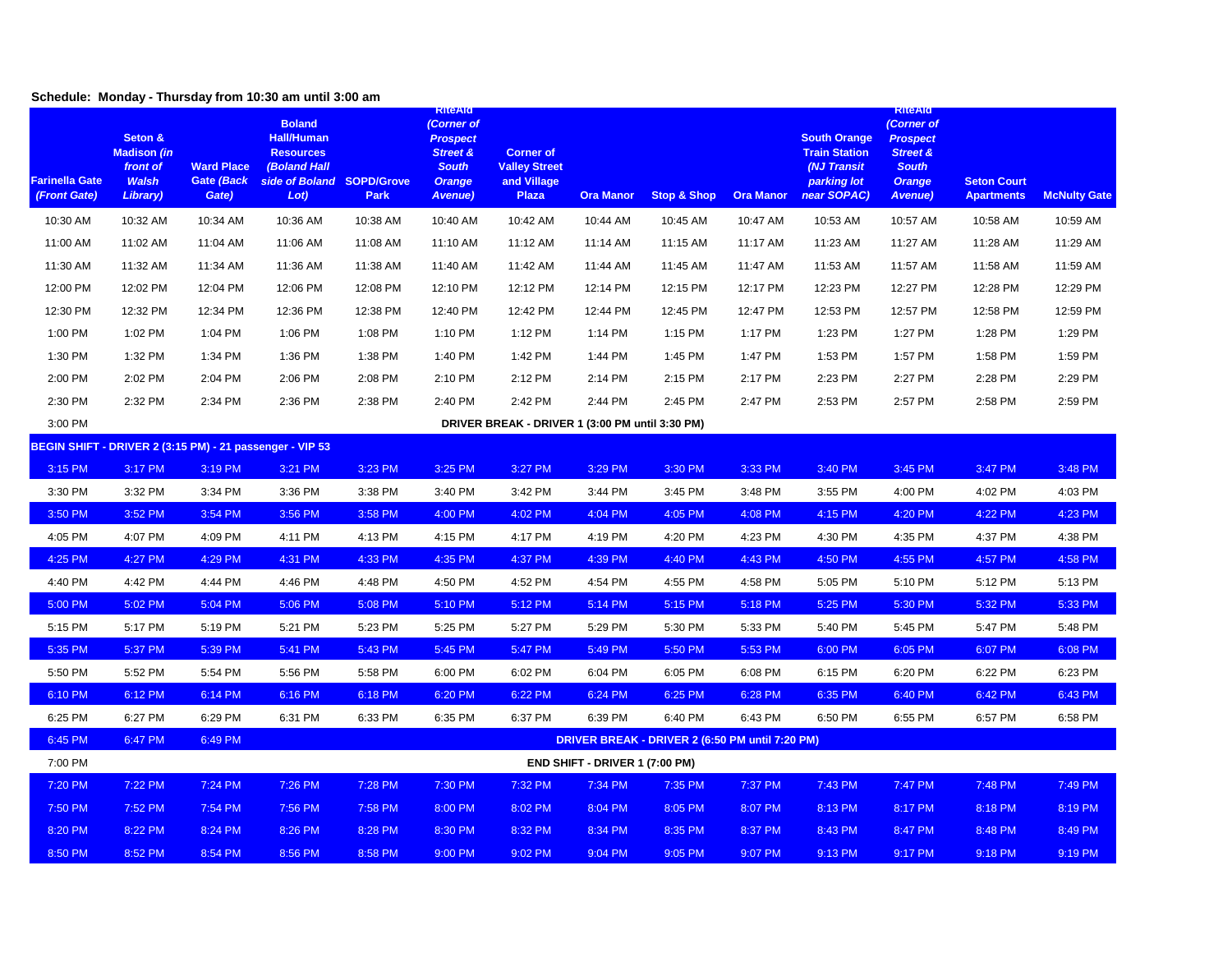## **Schedule: Monday - Thursday from 10:30 am until 3:00 am**

| <b>Farinella Gate</b><br>(Front Gate) | Seton &<br><b>Madison (in</b><br>front of<br><b>Walsh</b><br>Library) | <b>Ward Place</b><br>Gate (Back<br>Gate) | <b>Boland</b><br><b>Hall/Human</b><br><b>Resources</b><br><b>(Boland Hall</b><br>side of Boland SOPD/Grove<br>Lot) | Park     | <b>KIteAIG</b><br>(Corner of<br><b>Prospect</b><br><b>Street &amp;</b><br><b>South</b><br><b>Orange</b><br>Avenue) | <b>Corner of</b><br><b>Valley Street</b><br>and Village<br>Plaza | <b>Ora Manor</b> | <b>Stop &amp; Shop</b>                | <b>Ora Manor</b> | <b>South Orange</b><br><b>Train Station</b><br>(NJ Transit<br>parking lot<br>near SOPAC) | <b>RITEAIO</b><br>(Corner of<br><b>Prospect</b><br><b>Street &amp;</b><br><b>South</b><br><b>Orange</b><br>Avenue) | <b>Seton Court</b><br><b>Apartments</b> | <b>McNulty Gate</b> |
|---------------------------------------|-----------------------------------------------------------------------|------------------------------------------|--------------------------------------------------------------------------------------------------------------------|----------|--------------------------------------------------------------------------------------------------------------------|------------------------------------------------------------------|------------------|---------------------------------------|------------------|------------------------------------------------------------------------------------------|--------------------------------------------------------------------------------------------------------------------|-----------------------------------------|---------------------|
| 9:20 PM                               | 9:22 PM                                                               | 9:24 PM                                  | 9:26 PM                                                                                                            | 9:28 PM  | 9:30 PM                                                                                                            | 9:32 PM                                                          | 9:34 PM          | 9:35 PM                               | 9:37 PM          | 9:43 PM                                                                                  | 9:47 PM                                                                                                            | 9:48 PM                                 | 9:49 PM             |
| 9:50 PM                               | 9:52 PM                                                               | 9:54 PM                                  | 9:56 PM                                                                                                            | 9:58 PM  | 10:00 PM                                                                                                           | 10:02 PM                                                         | 10:04 PM         | 10:05 PM                              | 10:07 PM         | 10:13 PM                                                                                 | 10:17 PM                                                                                                           | 10:18 PM                                | 10:19 PM            |
| 10:20 PM                              | 10:22 PM                                                              | 10:24 PM                                 | 10:26 PM                                                                                                           | 10:28 PM | 10:30 PM                                                                                                           | 10:32 PM                                                         | 10:34 PM         | 10:35 PM                              | 10:37 PM         | 10:43 PM                                                                                 | 10:47 PM                                                                                                           | 10:48 PM                                | 10:49 PM            |
| 10:50 PM                              | 10:52 PM                                                              | 10:54 PM                                 | 10:56 PM                                                                                                           | 10:58 PM | 11:00 PM                                                                                                           | 11:02 PM                                                         | 11:04 PM         |                                       |                  |                                                                                          |                                                                                                                    |                                         |                     |
|                                       |                                                                       |                                          | DRIVER BREAK - DRIVER 2 (11:04 PM until 11:35 PM)                                                                  |          |                                                                                                                    |                                                                  |                  |                                       | 11:35 PM         | 11:42 PM                                                                                 | 11:47 PM                                                                                                           | 11:49 PM                                | 11:50 PM            |
| 11:52 PM                              | 11:54 PM                                                              |                                          |                                                                                                                    | 12:00 AM | 12:02 AM                                                                                                           | 12:04 AM                                                         |                  |                                       | 12:06 AM         | 12:13 AM                                                                                 | 12:18 AM                                                                                                           | 12:20 AM                                | 12:21 AM            |
| 12:23 AM                              | 12:25 AM                                                              | 来。                                       | $\star$                                                                                                            | 12:31 AM | 12:33 AM                                                                                                           | 12:35 AM                                                         | 来。               | $\star$                               | 12:37 AM         | 12:44 AM                                                                                 | 12:49 AM                                                                                                           | 12:51 AM                                | 12:52 AM            |
| 12:54 AM                              | 12:56 AM                                                              | $\star$                                  | $\star$                                                                                                            | 1:02 AM  | 1:04 AM                                                                                                            | 1:06 AM                                                          |                  | $\star$                               | 1:08 AM          | 1:15 AM                                                                                  | 1:20 AM                                                                                                            | 1:22 AM                                 | 1:23 AM             |
| 1:25 AM                               | 1:27 AM                                                               | $\star$                                  | $\star$                                                                                                            | 1:33 AM  | 1:35 AM                                                                                                            | 1:37 AM                                                          |                  | $\star$                               | 1:39 AM          | 1:46 AM                                                                                  | 1:51 AM                                                                                                            | 1:53 AM                                 | 1:54 AM             |
| 1:56 AM                               | 1:58 AM                                                               | $\star$                                  | $\star$                                                                                                            | 2:04 AM  | 2:06 AM                                                                                                            | 2:08 AM                                                          |                  | $\star$                               | 2:10 AM          | 2:17 AM                                                                                  | 2:22 AM                                                                                                            | 2:24 AM                                 | 2:25 AM             |
| 2:27 AM                               | 2:29 AM                                                               | $\star$                                  | $\star$                                                                                                            | 2:35 AM  | 2:37 AM                                                                                                            | 2:39 AM                                                          |                  | $\star$                               | 2:41 AM          | 2:48 AM                                                                                  | 2:53 AM                                                                                                            | 2:55 AM                                 | 2:56 AM             |
| 2:58 AM                               | 3:00 AM                                                               |                                          |                                                                                                                    |          |                                                                                                                    |                                                                  |                  | <b>END SHIFT - DRIVER 2 (3:00 AM)</b> |                  |                                                                                          |                                                                                                                    |                                         |                     |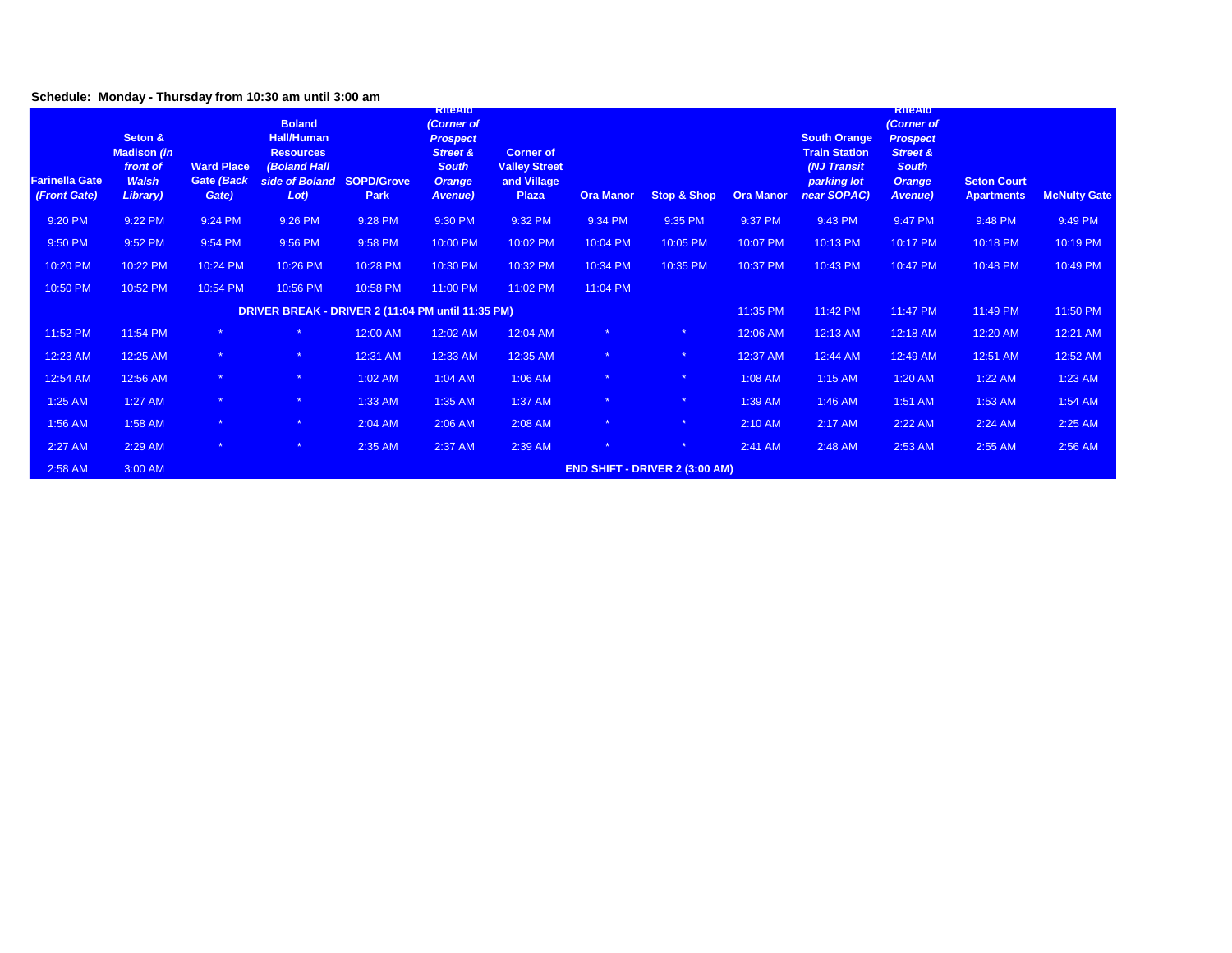### **Schedule: Friday from 10:30 am until 3:00 am**

| <b>Farinella Gate</b><br>(Front Gate) | Seton &<br><b>Madison (in</b><br>front of<br><b>Walsh</b><br>Library) | <b>Ward Place</b><br>Gate (Back<br>Gate) | <b>Boland</b><br><b>Hall/Human</b><br><b>Resources</b><br><b>(Boland Hall</b><br>side of Boland SOPD/Grove<br>Lot) | Park     | <b>KiteAld</b><br>(Corner of<br><b>Prospect</b><br><b>Street &amp;</b><br><b>South</b><br><b>Orange</b><br>Avenue) | <b>Corner of</b><br><b>Valley Street</b><br>and Village<br><b>Plaza</b> | <b>Ora Manor</b>               | <b>Stop &amp; Shop</b>                          | <b>Ora Manor</b> | <b>South Orange</b><br><b>Train Station</b><br>(NJ Transit<br>parking lot<br>near SOPAC) | <b>KIteAId</b><br>(Corner of<br><b>Prospect</b><br><b>Street &amp;</b><br><b>South</b><br><b>Orange</b><br><b>Avenue</b> ) | <b>Seton Court</b><br><b>Apartments</b> | <b>McNulty Gate</b> |
|---------------------------------------|-----------------------------------------------------------------------|------------------------------------------|--------------------------------------------------------------------------------------------------------------------|----------|--------------------------------------------------------------------------------------------------------------------|-------------------------------------------------------------------------|--------------------------------|-------------------------------------------------|------------------|------------------------------------------------------------------------------------------|----------------------------------------------------------------------------------------------------------------------------|-----------------------------------------|---------------------|
| 10:30 AM                              | 10:32 AM                                                              | 10:34 AM                                 | 10:36 AM                                                                                                           | 10:38 AM | 10:40 AM                                                                                                           | 10:42 AM                                                                | 10:44 AM                       | 10:45 AM                                        | 10:47 AM         | 10:53 AM                                                                                 | 10:57 AM                                                                                                                   | 10:58 AM                                | 10:59 AM            |
| 11:00 AM                              | 11:02 AM                                                              | 11:04 AM                                 | 11:06 AM                                                                                                           | 11:08 AM | 11:10 AM                                                                                                           | 11:12 AM                                                                | 11:14 AM                       | 11:15 AM                                        | 11:17 AM         | 11:23 AM                                                                                 | 11:27 AM                                                                                                                   | 11:28 AM                                | 11:29 AM            |
| 11:30 AM                              | 11:32 AM                                                              | 11:34 AM                                 | 11:36 AM                                                                                                           | 11:38 AM | 11:40 AM                                                                                                           | 11:42 AM                                                                | 11:44 AM                       | 11:45 AM                                        | 11:47 AM         | 11:53 AM                                                                                 | 11:57 AM                                                                                                                   | 11:58 AM                                | 11:59 AM            |
| 12:00 PM                              | 12:02 PM                                                              | 12:04 PM                                 | 12:06 PM                                                                                                           | 12:08 PM | 12:10 PM                                                                                                           | 12:12 PM                                                                | 12:14 PM                       | 12:15 PM                                        | 12:17 PM         | 12:23 PM                                                                                 | 12:27 PM                                                                                                                   | 12:28 PM                                | 12:29 PM            |
| 12:30 PM                              | 12:32 PM                                                              | 12:34 PM                                 | 12:36 PM                                                                                                           | 12:38 PM | 12:40 PM                                                                                                           | 12:42 PM                                                                | 12:44 PM                       | 12:45 PM                                        | 12:47 PM         | 12:53 PM                                                                                 | 12:57 PM                                                                                                                   | 12:58 PM                                | 12:59 PM            |
| 1:00 PM                               | 1:02 PM                                                               | 1:04 PM                                  | 1:06 PM                                                                                                            | 1:08 PM  | 1:10 PM                                                                                                            | 1:12 PM                                                                 | 1:14 PM                        | 1:15 PM                                         | 1:17 PM          | 1:23 PM                                                                                  | 1:27 PM                                                                                                                    | 1:28 PM                                 | 1:29 PM             |
| 1:30 PM                               | 1:32 PM                                                               | 1:34 PM                                  | 1:36 PM                                                                                                            | 1:38 PM  | 1:40 PM                                                                                                            | 1:42 PM                                                                 | 1:44 PM                        | 1:45 PM                                         | 1:47 PM          | 1:53 PM                                                                                  | 1:57 PM                                                                                                                    | 1:58 PM                                 | 1:59 PM             |
| 2:00 PM                               | 2:02 PM                                                               | 2:04 PM                                  | 2:06 PM                                                                                                            | 2:08 PM  | 2:10 PM                                                                                                            | 2:12 PM                                                                 | 2:14 PM                        | 2:15 PM                                         | 2:17 PM          | 2:23 PM                                                                                  | 2:27 PM                                                                                                                    | 2:28 PM                                 | 2:29 PM             |
| 2:30 PM                               | 2:32 PM                                                               | 2:34 PM                                  | 2:36 PM                                                                                                            | 2:38 PM  | 2:40 PM                                                                                                            | 2:42 PM                                                                 | 2:44 PM                        | 2:45 PM                                         | 2:47 PM          | 2:53 PM                                                                                  | 2:57 PM                                                                                                                    | 2:58 PM                                 | 2:59 PM             |
| 3:00 PM                               |                                                                       |                                          |                                                                                                                    |          |                                                                                                                    | DRIVER BREAK - DRIVER 1 (3:00 PM until 3:30 PM)                         |                                |                                                 |                  |                                                                                          |                                                                                                                            |                                         |                     |
|                                       |                                                                       |                                          | BEGIN SHIFT - DRIVER 2 (3:15 PM) - 21 passenger - VIP 53                                                           |          |                                                                                                                    |                                                                         |                                |                                                 |                  |                                                                                          |                                                                                                                            |                                         |                     |
| 3:15 PM                               | 3:17 PM                                                               | 3:19 PM                                  | 3:21 PM                                                                                                            | 3:23 PM  | 3:25 PM                                                                                                            | 3:27 PM                                                                 | 3:29 PM                        | 3:30 PM                                         | 3:33 PM          | 3:40 PM                                                                                  | 3:45 PM                                                                                                                    | 3:47 PM                                 | 3:48 PM             |
| 3:30 PM                               | 3:32 PM                                                               | 3:34 PM                                  | 3:36 PM                                                                                                            | 3:38 PM  | 3:40 PM                                                                                                            | 3:42 PM                                                                 | 3:44 PM                        | 3:45 PM                                         | 3:48 PM          | 3:55 PM                                                                                  | 4:00 PM                                                                                                                    | 4:02 PM                                 | 4:03 PM             |
| 3:50 PM                               | 3:52 PM                                                               | 3:54 PM                                  | 3:56 PM                                                                                                            | 3:58 PM  | 4:00 PM                                                                                                            | 4:02 PM                                                                 | 4:04 PM                        | 4:05 PM                                         | 4:08 PM          | 4:15 PM                                                                                  | 4:20 PM                                                                                                                    | 4:22 PM                                 | 4:23 PM             |
| 4:05 PM                               | 4:07 PM                                                               | 4:09 PM                                  | 4:11 PM                                                                                                            | 4:13 PM  | 4:15 PM                                                                                                            | 4:17 PM                                                                 | 4:19 PM                        | 4:20 PM                                         | 4:23 PM          | 4:30 PM                                                                                  | 4:35 PM                                                                                                                    | 4:37 PM                                 | 4:38 PM             |
| 4:25 PM                               | 4:27 PM                                                               | 4:29 PM                                  | 4:31 PM                                                                                                            | 4:33 PM  | 4:35 PM                                                                                                            | 4:37 PM                                                                 | 4:39 PM                        | 4:40 PM                                         | 4:43 PM          | 4:50 PM                                                                                  | 4:55 PM                                                                                                                    | 4:57 PM                                 | 4:58 PM             |
| 4:40 PM                               | 4:42 PM                                                               | 4:44 PM                                  | 4:46 PM                                                                                                            | 4:48 PM  | 4:50 PM                                                                                                            | 4:52 PM                                                                 | 4:54 PM                        | 4:55 PM                                         | 4:58 PM          | 5:05 PM                                                                                  | 5:10 PM                                                                                                                    | 5:12 PM                                 | 5:13 PM             |
| 5:00 PM                               | 5:02 PM                                                               | 5:04 PM                                  | 5:06 PM                                                                                                            | 5:08 PM  | 5:10 PM                                                                                                            | 5:12 PM                                                                 | 5:14 PM                        | 5:15 PM                                         | 5:18 PM          | 5:25 PM                                                                                  | 5:30 PM                                                                                                                    | 5:32 PM                                 | 5:33 PM             |
| 5:15 PM                               | 5:17 PM                                                               | 5:19 PM                                  | 5:21 PM                                                                                                            | 5:23 PM  | 5:25 PM                                                                                                            | 5:27 PM                                                                 | 5:29 PM                        | 5:30 PM                                         | 5:33 PM          | 5:40 PM                                                                                  | 5:45 PM                                                                                                                    | 5:47 PM                                 | 5:48 PM             |
| 5:35 PM                               | 5:37 PM                                                               | 5:39 PM                                  | 5:41 PM                                                                                                            | 5:43 PM  | 5:45 PM                                                                                                            | 5:47 PM                                                                 | 5:49 PM                        | 5:50 PM                                         | 5:53 PM          | 6:00 PM                                                                                  | 6:05 PM                                                                                                                    | 6:07 PM                                 | 6:08 PM             |
| 5:50 PM                               | 5:52 PM                                                               | 5:54 PM                                  | 5:56 PM                                                                                                            | 5:58 PM  | 6:00 PM                                                                                                            | 6:02 PM                                                                 | 6:04 PM                        | 6:05 PM                                         | 6:08 PM          | 6:15 PM                                                                                  | 6:20 PM                                                                                                                    | 6:22 PM                                 | 6:23 PM             |
| 6:10 PM                               | 6:12 PM                                                               | 6:14 PM                                  | 6:16 PM                                                                                                            | 6:18 PM  | 6:20 PM                                                                                                            | 6:22 PM                                                                 | 6:24 PM                        | 6:25 PM                                         | 6:28 PM          | 6:35 PM                                                                                  | 6:40 PM                                                                                                                    | 6:42 PM                                 | 6:43 PM             |
| 6:25 PM                               | 6:27 PM                                                               | 6:29 PM                                  | 6:31 PM                                                                                                            | 6:33 PM  | 6:35 PM                                                                                                            | 6:37 PM                                                                 | 6:39 PM                        | 6:40 PM                                         | 6:43 PM          | 6:50 PM                                                                                  | 6:55 PM                                                                                                                    | 6:57 PM                                 | 6:58 PM             |
| 6:45 PM                               | 6:47 PM                                                               | 6:49 PM                                  |                                                                                                                    |          |                                                                                                                    |                                                                         |                                | DRIVER BREAK - DRIVER 2 (6:50 PM until 7:20 PM) |                  |                                                                                          |                                                                                                                            |                                         |                     |
| 7:00 PM                               |                                                                       |                                          |                                                                                                                    |          |                                                                                                                    |                                                                         | END SHIFT - DRIVER 1 (7:00 PM) |                                                 |                  |                                                                                          |                                                                                                                            |                                         |                     |
| 7:20 PM                               | 7:22 PM                                                               |                                          |                                                                                                                    | 7:28 PM  | 7:30 PM                                                                                                            | 7:32 PM                                                                 | 7:34 PM                        | 7:35 PM                                         | 7:37 PM          | 7:43 PM                                                                                  | 7:47 PM                                                                                                                    | 7:48 PM                                 | 7:49 PM             |
| 7:50 PM                               | 7:52 PM                                                               |                                          |                                                                                                                    | 7:58 PM  | 8:00 PM                                                                                                            | 8:02 PM                                                                 | 8:04 PM                        | 8:05 PM                                         | 8:07 PM          | 8:13 PM                                                                                  | 8:17 PM                                                                                                                    | 8:18 PM                                 | 8:19 PM             |
| 8:20 PM                               | 8:22 PM                                                               |                                          |                                                                                                                    | 8:28 PM  | 8:30 PM                                                                                                            | 8:32 PM                                                                 | 8:34 PM                        | 8:35 PM                                         | 8:37 PM          | 8:43 PM                                                                                  | 8:47 PM                                                                                                                    | 8:48 PM                                 | 8:49 PM             |
| 8:50 PM                               | 8:52 PM                                                               |                                          |                                                                                                                    | 8:58 PM  | 9:00 PM                                                                                                            | 9:02 PM                                                                 | 9:04 PM                        | 9:05 PM                                         | 9:07 PM          | 9:13 PM                                                                                  | 9:17 PM                                                                                                                    | 9:18 PM                                 | 9:19 PM             |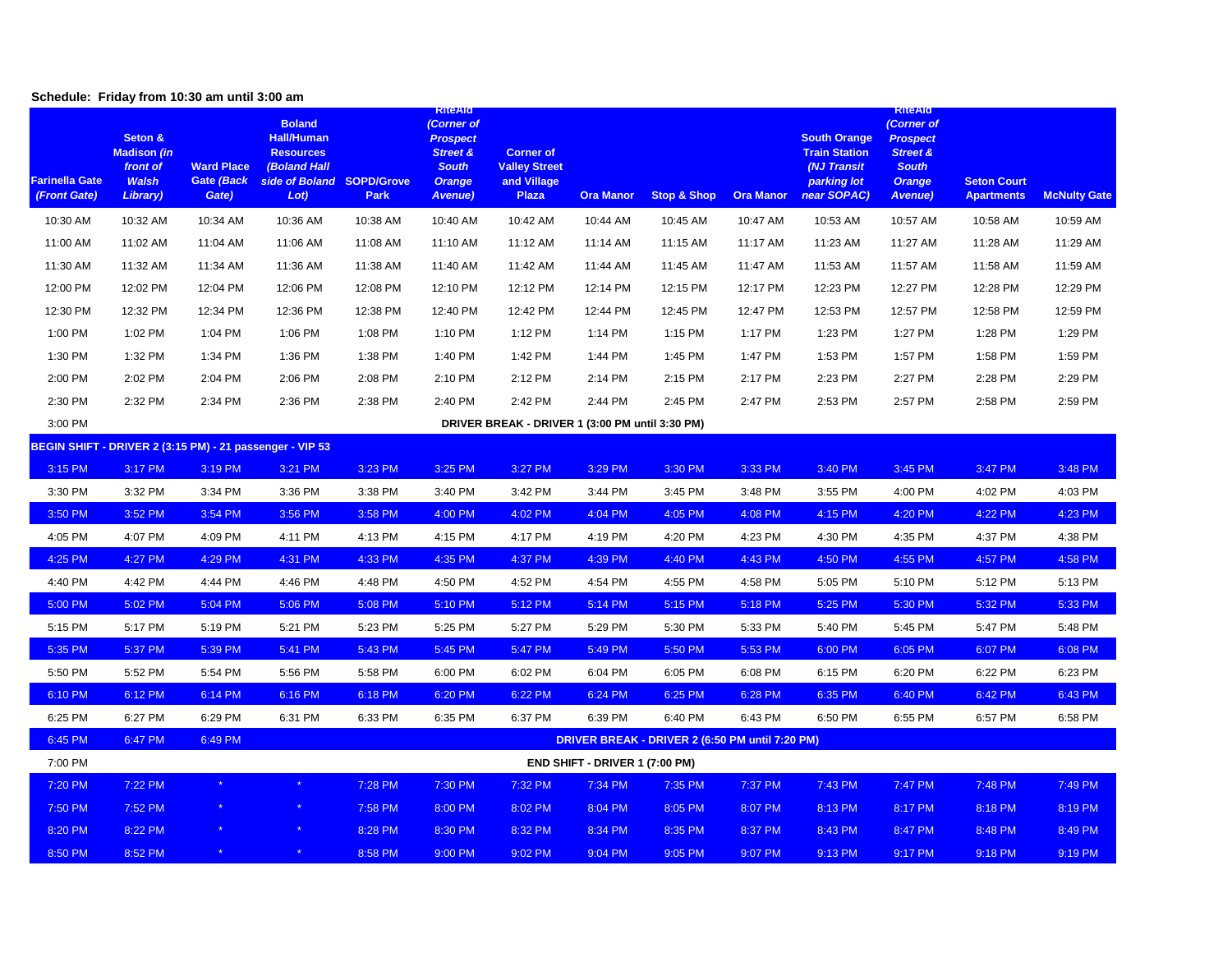### **Schedule: Friday from 10:30 am until 3:00 am**

| <b>Farinella Gate</b><br>(Front Gate) | Seton &<br><b>Madison (in</b><br>front of<br><b>Walsh</b><br>Library) | <b>Ward Place</b><br>Gate (Back<br>Gate) | <b>Boland</b><br><b>Hall/Human</b><br><b>Resources</b><br><b>(Boland Hall</b><br>side of Boland SOPD/Grove<br>Lot) | Park     | <b>KiteAld</b><br>(Corner of<br><b>Prospect</b><br><b>Street &amp;</b><br><b>South</b><br><b>Orange</b><br>Avenue) | <b>Corner of</b><br><b>Valley Street</b><br>and Village<br>Plaza | <b>Ora Manor</b> | <b>Stop &amp; Shop</b>                | <b>Ora Manor</b> | <b>South Orange</b><br><b>Train Station</b><br>(NJ Transit<br>parking lot<br>near SOPAC) | <b>KiteAld</b><br>(Corner of<br><b>Prospect</b><br><b>Street &amp;</b><br><b>South</b><br><b>Orange</b><br><b>Avenue</b> ) | <b>Seton Court</b><br><b>Apartments</b> | <b>McNulty Gate</b> |
|---------------------------------------|-----------------------------------------------------------------------|------------------------------------------|--------------------------------------------------------------------------------------------------------------------|----------|--------------------------------------------------------------------------------------------------------------------|------------------------------------------------------------------|------------------|---------------------------------------|------------------|------------------------------------------------------------------------------------------|----------------------------------------------------------------------------------------------------------------------------|-----------------------------------------|---------------------|
| 9:20 PM                               | 9:22 PM                                                               |                                          | $\star$                                                                                                            | 9:28 PM  | 9:30 PM                                                                                                            | 9:32 PM                                                          | 9:34 PM          | 9:35 PM                               | 9:37 PM          | 9:43 PM                                                                                  | 9:47 PM                                                                                                                    | 9:48 PM                                 | 9:49 PM             |
| 9:50 PM                               | 9:52 PM                                                               | $\star$                                  | $\star$                                                                                                            | 9:58 PM  | 10:00 PM                                                                                                           | 10:02 PM                                                         | 10:04 PM         | 10:05 PM                              | 10:07 PM         | 10:13 PM                                                                                 | 10:17 PM                                                                                                                   | 10:18 PM                                | 10:19 PM            |
| 10:20 PM                              | 10:22 PM                                                              | $\star$                                  | $\star$                                                                                                            | 10:28 PM | 10:30 PM                                                                                                           | 10:32 PM                                                         | 10:34 PM         | 10:35 PM                              | 10:37 PM         | 10:43 PM                                                                                 | 10:47 PM                                                                                                                   | 10:48 PM                                | 10:49 PM            |
| 10:50 PM                              | 10:52 PM                                                              | $*$                                      | $\star$                                                                                                            | 10:58 PM | 11:00 PM                                                                                                           | 11:02 PM                                                         | 11:04 PM         |                                       |                  |                                                                                          |                                                                                                                            |                                         |                     |
|                                       |                                                                       |                                          | DRIVER BREAK - DRIVER 2 (11:04 PM until 11:35 PM)                                                                  |          |                                                                                                                    |                                                                  |                  |                                       | 11:35 PM         | 11:42 PM                                                                                 | 11:47 PM                                                                                                                   | 11:49 PM                                | 11:50 PM            |
| 11:52 PM                              | 11:54 PM                                                              |                                          | $\star$                                                                                                            | 12:00 AM | 12:02 AM                                                                                                           | 12:04 AM                                                         |                  |                                       | 12:06 AM         | 12:13 AM                                                                                 | 12:18 AM                                                                                                                   | 12:20 AM                                | 12:21 AM            |
| 12:23 AM                              | 12:25 AM                                                              | $\star$                                  | $\star$                                                                                                            | 12:31 AM | 12:33 AM                                                                                                           | 12:35 AM                                                         |                  | $\star$                               | 12:37 AM         | 12:44 AM                                                                                 | 12:49 AM                                                                                                                   | 12:51 AM                                | 12:52 AM            |
| 12:54 AM                              | 12:56 AM                                                              | $\star$                                  | $\star$                                                                                                            | 1:02 AM  | 1:04 AM                                                                                                            | 1:06 AM                                                          |                  | $\star$                               | 1:08 AM          | $1:15$ AM                                                                                | 1:20 AM                                                                                                                    | $1:22$ AM                               | 1:23 AM             |
| 1:25 AM                               | 1:27 AM                                                               | $\star$                                  | $\star$                                                                                                            | 1:33 AM  | 1:35 AM                                                                                                            | 1:37 AM                                                          |                  | $\star$                               | 1:39 AM          | 1:46 AM                                                                                  | 1:51 AM                                                                                                                    | 1:53 AM                                 | 1:54 AM             |
| 1:56 AM                               | 1:58 AM                                                               | $\star$                                  | $\star$                                                                                                            | 2:04 AM  | 2:06 AM                                                                                                            | 2:08 AM                                                          |                  | $\star$                               | 2:10 AM          | 2:17 AM                                                                                  | 2:22 AM                                                                                                                    | 2:24 AM                                 | 2:25 AM             |
| $2:27$ AM                             | 2:29 AM                                                               | $\star$                                  | $\star$                                                                                                            | 2:35 AM  | 2:37 AM                                                                                                            | 2:39 AM                                                          |                  | $\star$                               | 2:41 AM          | 2:48 AM                                                                                  | 2:53 AM                                                                                                                    | 2:55 AM                                 | 2:56 AM             |
| 2:58 AM                               | 3:00 AM                                                               |                                          |                                                                                                                    |          |                                                                                                                    |                                                                  |                  | <b>END SHIFT - DRIVER 2 (3:00 AM)</b> |                  |                                                                                          |                                                                                                                            |                                         |                     |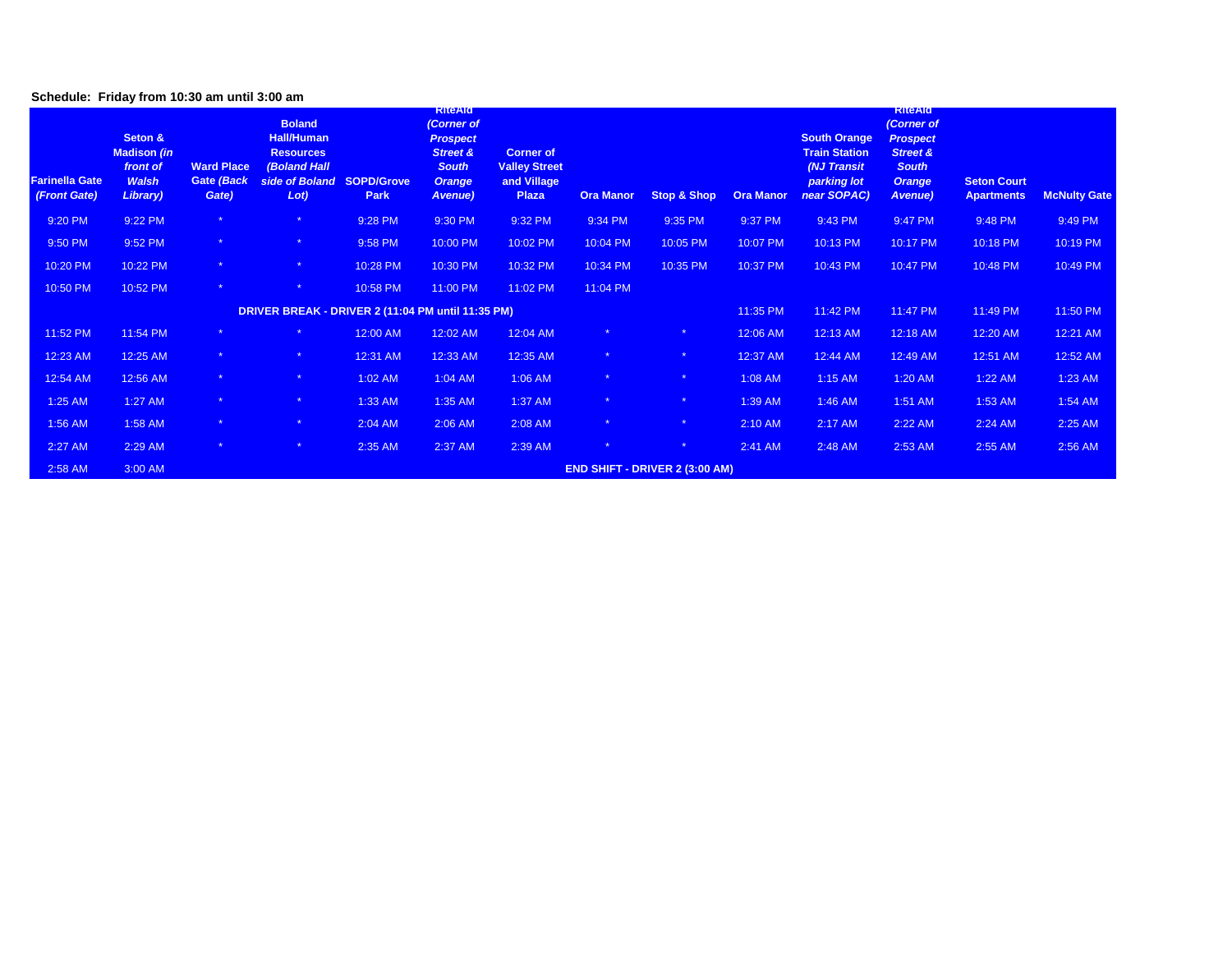|                                                 |                                                                               | Schedule: Saturday from 12:00 pm until 3:00 am (with Short Hills Mall) |                                                                                                                           |                                                                         |                  |                       |                                                 |                                                                                                                               |                                   |                                                                                                                               |                                                                                                                            |                                         |                               |
|-------------------------------------------------|-------------------------------------------------------------------------------|------------------------------------------------------------------------|---------------------------------------------------------------------------------------------------------------------------|-------------------------------------------------------------------------|------------------|-----------------------|-------------------------------------------------|-------------------------------------------------------------------------------------------------------------------------------|-----------------------------------|-------------------------------------------------------------------------------------------------------------------------------|----------------------------------------------------------------------------------------------------------------------------|-----------------------------------------|-------------------------------|
| <b>Farinella</b><br><b>Gate (Front</b><br>Gate) | Seton &<br><b>Madison</b> (in<br>front of<br><b>Walsh</b><br><b>Library</b> ) | SOPD/<br><b>Grove Park</b>                                             | <b>RiteAid</b><br>(Corner of<br><b>Prospect</b><br><b>Street &amp;</b><br><b>South</b><br><b>Orange</b><br><u>Avenue)</u> | <b>Corner of</b><br><b>Valley Street</b><br>and Village<br><b>Plaza</b> | <b>Ora Manor</b> | Stop &<br><b>Shop</b> | <b>Ora Manor</b>                                | <b>South</b><br><b>Orange</b><br><b>Train</b><br><b>Station (NJ</b><br><b>Transit</b><br>parking lot<br>near<br><b>SOPAC)</b> | <b>Short Hills</b><br><b>Mall</b> | <b>South</b><br><b>Orange</b><br><b>Train</b><br><b>Station (NJ</b><br><b>Transit</b><br>parking lot<br>near<br><b>SOPAC)</b> | <b>RiteAid</b><br>(Corner of<br><b>Prospect</b><br><b>Street &amp;</b><br><b>South</b><br><b>Orange</b><br><b>Avenue</b> ) | <b>Seton Court</b><br><b>Apartments</b> | <b>McNulty</b><br><b>Gate</b> |
|                                                 |                                                                               | BEGIN SHIFT - DRIVER 1 (12:00 PM) - 21 passenger                       |                                                                                                                           |                                                                         |                  |                       |                                                 |                                                                                                                               |                                   |                                                                                                                               |                                                                                                                            |                                         |                               |
| 12:00 PM                                        | 12:02 PM                                                                      | 12:08 PM                                                               | 12:10 PM                                                                                                                  | 12:12 PM                                                                | 12:13 PM         | 12:14 PM              | 12:16 PM                                        | 12:22 PM                                                                                                                      | 12:37 PM                          | 12:52 PM                                                                                                                      | 12:56 PM                                                                                                                   | 12:58 PM                                | 12:59 PM                      |
|                                                 |                                                                               | BEGIN SHIFT - DRIVER 2 (12:30 PM) - 30 passenger                       |                                                                                                                           |                                                                         |                  |                       |                                                 |                                                                                                                               |                                   |                                                                                                                               |                                                                                                                            |                                         |                               |
| 12:30 PM                                        | 12:32 PM                                                                      | 12:38 PM                                                               | 12:40 PM                                                                                                                  | 12:42 PM                                                                | 12:43 PM         | 12:44 PM              | 12:46 PM                                        | 12:52 PM                                                                                                                      | 1:07 PM                           | 1:22 PM                                                                                                                       | 1:26 PM                                                                                                                    | 1:28 PM                                 | 1:29 PM                       |
| 1:00 PM                                         | 1:02 PM                                                                       | 1:08 PM                                                                | 1:10 PM                                                                                                                   | 1:12 PM                                                                 | 1:13 PM          | 1:14 PM               | 1:16 PM                                         | 1:22 PM                                                                                                                       | 1:37 PM                           | 1:52 PM                                                                                                                       | 1:56 PM                                                                                                                    | 1:58 PM                                 | 1:59 PM                       |
| 1:30 PM                                         | 1:32 PM                                                                       | 1:38 PM                                                                | 1:40 PM                                                                                                                   | 1:42 PM                                                                 | 1:43 PM          | 1:44 PM               | 1:46 PM                                         | 1:52 PM                                                                                                                       | 2:07 PM                           | 2:22 PM                                                                                                                       | 2:26 PM                                                                                                                    | 2:28 PM                                 | 2:29 PM                       |
| 2:00 PM                                         | 2:02 PM                                                                       | 2:08 PM                                                                | 2:10 PM                                                                                                                   | 2:12 PM                                                                 | 2:13 PM          | 2:14 PM               | 2:16 PM                                         | 2:22 PM                                                                                                                       | 2:37 PM                           | 2:52 PM                                                                                                                       | 2:56 PM                                                                                                                    | 2:58 PM                                 | 2:59 PM                       |
| 2:30 PM                                         | 2:32 PM                                                                       | 2:38 PM                                                                | 2:40 PM                                                                                                                   | 2:42 PM                                                                 | 2:43 PM          | 2:44 PM               | 2:46 PM                                         | 2:52 PM                                                                                                                       | 3:07 PM                           | 3:22 PM                                                                                                                       | 3:26 PM                                                                                                                    | 3:28 PM                                 | 3:29 PM                       |
| 3:00 PM                                         | 3:02 PM                                                                       | 3:08 PM                                                                | 3:10 PM                                                                                                                   | 3:12 PM                                                                 | 3:13 PM          | 3:14 PM               | 3:16 PM                                         | 3:22 PM                                                                                                                       | 3:37 PM                           | 3:52 PM                                                                                                                       | 3:56 PM                                                                                                                    | 3:58 PM                                 | 3:59 PM                       |
| 3:30 PM                                         | 3:32 PM                                                                       | 3:38 PM                                                                | 3:40 PM                                                                                                                   | 3:42 PM                                                                 | 3:43 PM          | 3:44 PM               | 3:46 PM                                         | 3:52 PM                                                                                                                       | 4:07 PM                           | 4:22 PM                                                                                                                       | 4:26 PM                                                                                                                    | 4:28 PM                                 | 4:29 PM                       |
| 4:00 PM                                         | 4:02 PM                                                                       | 4:08 PM                                                                | 4:10 PM                                                                                                                   | 4:12 PM                                                                 | 4:13 PM          | 4:14 PM               | 4:16 PM                                         | 4:22 PM                                                                                                                       | 4:37 PM                           | 4:52 PM                                                                                                                       | 4:56 PM                                                                                                                    | 4:58 PM                                 | 4:59 PM                       |
| 4:30 PM                                         | 4:32 PM                                                                       | 4:38 PM                                                                | 4:40 PM                                                                                                                   | 4:42 PM                                                                 | 4:43 PM          | 4:44 PM               | 4:46 PM                                         | 4:52 PM                                                                                                                       | 5:07 PM                           | 5:22 PM                                                                                                                       | 5:26 PM                                                                                                                    | 5:28 PM                                 | 5:29 PM                       |
| 5:00 PM                                         |                                                                               |                                                                        |                                                                                                                           |                                                                         |                  |                       | DRIVER BREAK - DRIVER 1 (5:00 PM UNTIL 5:30 PM) |                                                                                                                               |                                   |                                                                                                                               |                                                                                                                            |                                         |                               |
| 5:30 PM                                         |                                                                               |                                                                        |                                                                                                                           |                                                                         |                  |                       | DRIVER BREAK - DRIVER 2 (5:30 PM UNTIL 6:00 PM) |                                                                                                                               |                                   |                                                                                                                               |                                                                                                                            |                                         |                               |
| 5:30 PM                                         | 5:32 PM                                                                       | 5:38 PM                                                                | 5:40 PM                                                                                                                   | 5:42 PM                                                                 | 5:43 PM          | 5:44 PM               | 5:46 PM                                         | 5:52 PM                                                                                                                       | 6:07 PM                           | 6:22 PM                                                                                                                       | 6:26 PM                                                                                                                    | 6:28 PM                                 | 6:29 PM                       |
| 6:00 PM                                         | 6:02 PM                                                                       | 6:08 PM                                                                | 6:10 PM                                                                                                                   | 6:12 PM                                                                 | 6:13 PM          | 6:14 PM               | 6:16 PM                                         | 6:22 PM                                                                                                                       | 6:37 PM                           | 6:52 PM                                                                                                                       | 6:56 PM                                                                                                                    | 6:58 PM                                 | 6:59 PM                       |
| 6:30 PM                                         | 6:32 PM                                                                       | 6:38 PM                                                                | 6:40 PM                                                                                                                   | 6:42 PM                                                                 | 6:43 PM          | 6:44 PM               | 6:46 PM                                         | 6:52 PM                                                                                                                       | 7:07 PM                           | 7:22 PM                                                                                                                       | 7:26 PM                                                                                                                    | 7:28 PM                                 | 7:29 PM                       |
| 7:00 PM                                         | 7:02 PM                                                                       | 7:08 PM                                                                | 7:10 PM                                                                                                                   | 7:12 PM                                                                 | 7:13 PM          | 7:14 PM               | 7:16 PM                                         | 7:22 PM                                                                                                                       | 7:37 PM                           | 7:52 PM                                                                                                                       | 7:56 PM                                                                                                                    | 7:58 PM                                 | 7:59 PM                       |
| 7:30 PM                                         | 7:32 PM                                                                       | 7:38 PM                                                                | 7:40 PM                                                                                                                   | 7:42 PM                                                                 | 7:43 PM          | 7:44 PM               | 7:46 PM                                         | 7:52 PM                                                                                                                       | 8:07 PM                           | 8:22 PM                                                                                                                       | 8:26 PM                                                                                                                    | 8:28 PM                                 | 8:29 PM                       |
| 8:00 PM                                         | 8:02 PM                                                                       | 8:08 PM                                                                | 8:10 PM                                                                                                                   | 8:12 PM                                                                 | 8:13 PM          | 8:14 PM               | 8:16 PM                                         | 8:22 PM                                                                                                                       | 8:37 PM                           | 8:52 PM                                                                                                                       | 8:56 PM                                                                                                                    | 8:58 PM                                 | 8:59 PM                       |
| 8:30 PM                                         | 8:32 PM                                                                       | 8:38 PM                                                                | 8:40 PM                                                                                                                   | 8:42 PM                                                                 | 8:43 PM          | 8:44 PM               | 8:46 PM                                         | 8:52 PM                                                                                                                       | 9:07 PM                           | 9:22 PM                                                                                                                       | 9:26 PM                                                                                                                    | 9:28 PM                                 | 9:29 PM                       |
| 9:00 PM                                         | 9:02 PM                                                                       | 9:08 PM                                                                | 9:10 PM                                                                                                                   | 9:12 PM                                                                 | 9:13 PM          | 9:14 PM               | 9:16 PM                                         | 9:22 PM                                                                                                                       | 9:37 PM                           | 9:52 PM                                                                                                                       | 9:56 PM                                                                                                                    | 9:58 PM                                 | 9:59 PM                       |
| 9:30 PM                                         | 9:32 PM                                                                       | 9:38 PM                                                                | 9:40 PM                                                                                                                   | 9:42 PM                                                                 | 9:43 PM          | 9:44 PM               | 9:46 PM                                         | 9:52 PM                                                                                                                       | 10:07 PM                          | 10:22 PM                                                                                                                      | 10:26 PM                                                                                                                   | 10:28 PM                                | 10:29 PM                      |
| 10:00 PM                                        | 10:02 PM                                                                      | 10:08 PM                                                               | 10:10 PM                                                                                                                  | 10:12 PM                                                                | 10:13 PM         | 10:14 PM              | 10:16 PM                                        | 10:22 PM                                                                                                                      | $\star$                           | $\star$                                                                                                                       | 10:26 PM                                                                                                                   | 10:28 PM                                | 10:29 PM                      |
| 10:30 PM                                        |                                                                               |                                                                        |                                                                                                                           |                                                                         |                  |                       | END SHIFT - DRIVER 1 (10:30 PM)                 |                                                                                                                               |                                   |                                                                                                                               |                                                                                                                            |                                         |                               |
| 10:30 PM                                        | 10:32 PM                                                                      | 10:38 PM                                                               | 10:40 PM                                                                                                                  | 10:42 PM                                                                | 10:43 PM         | 10:44 PM              | 10:46 PM                                        | 10:52 PM                                                                                                                      | $\star$                           |                                                                                                                               | 10:56 PM                                                                                                                   | 10:58 PM                                | 10:59 PM                      |
| 11:00 PM                                        | 11:02 PM                                                                      | 11:08 PM                                                               | 11:10 PM                                                                                                                  | 11:12 PM                                                                | 11:13 PM         |                       |                                                 |                                                                                                                               |                                   | <b>DRIVER BREAK - DRIVER 2 (11:13 PM UNTIL 11:44 PM)</b>                                                                      |                                                                                                                            |                                         |                               |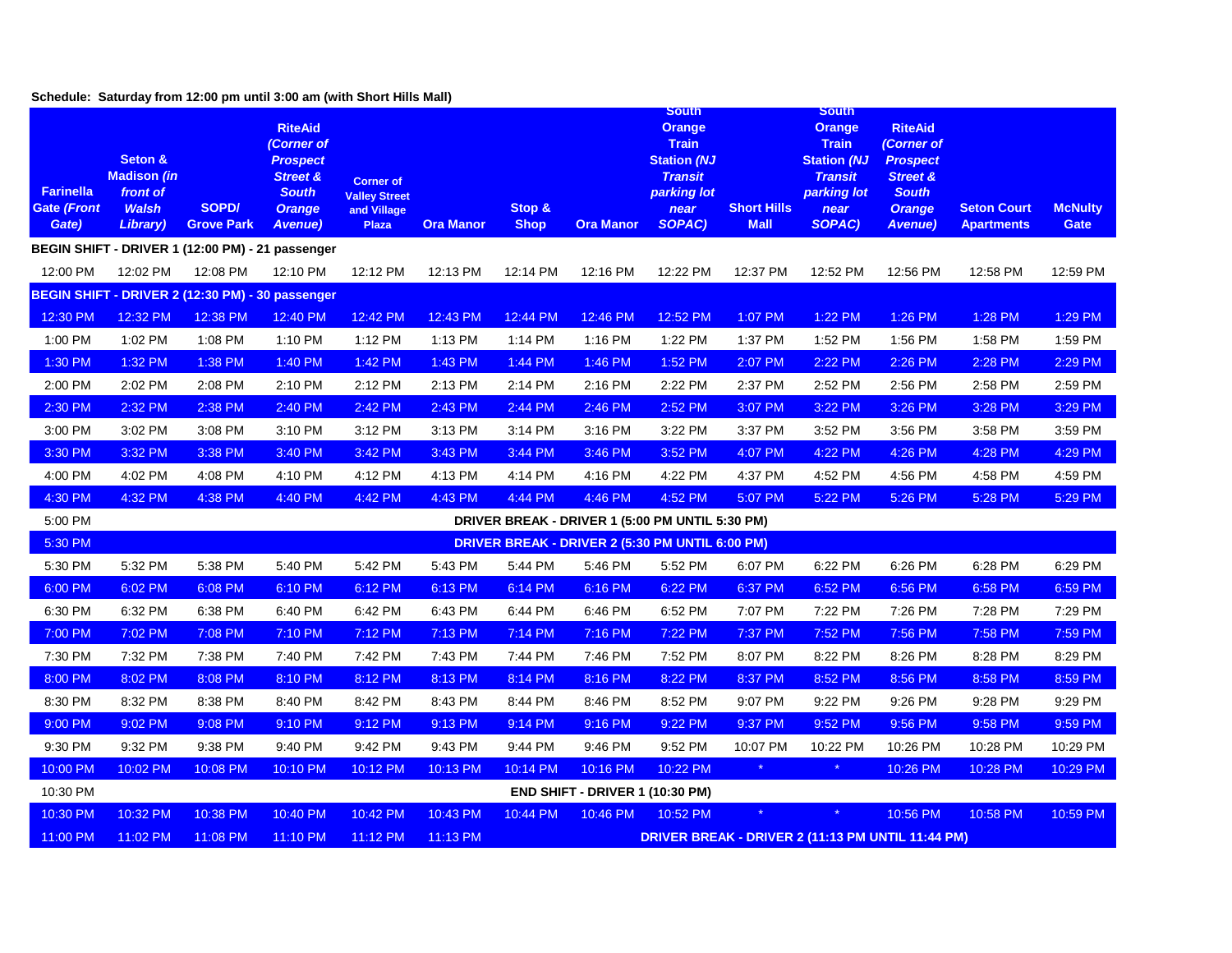## **Schedule: Saturday from 12:00 pm until 3:00 am (with Short Hills Mall)**

| <b>Farinella</b><br><b>Gate (Front</b><br>Gate) | Seton &<br><b>Madison (in</b><br>front of<br><b>Walsh</b><br>Library) | SOPD/<br><b>Grove Park</b> | <b>RiteAid</b><br>(Corner of<br><b>Prospect</b><br><b>Street &amp;</b><br><b>South</b><br>Orange<br>Avenue) | <b>Corner of</b><br><b>Valley Street</b><br>and Village<br><b>Plaza</b> | <b>Ora Manor</b> | Stop &<br><b>Shop</b> | <b>Ora Manor</b> | <b>South</b><br><b>Orange</b><br><b>Train</b><br><b>Station (NJ</b><br><b>Transit</b><br>parking lot<br>near<br>SOPAC) | <b>Short Hills</b><br><b>Mall</b> | <b>South</b><br>Orange,<br><b>Train</b><br><b>Station (NJ</b><br><b>Transit</b><br>parking lot<br>near<br>SOPAC) | <b>RiteAid</b><br>(Corner of<br><b>Prospect</b><br><b>Street &amp;</b><br><b>South</b><br><b>Orange</b><br>Avenue) | <b>Seton Court</b><br><b>Apartments</b> | <b>McNulty</b><br>Gate |
|-------------------------------------------------|-----------------------------------------------------------------------|----------------------------|-------------------------------------------------------------------------------------------------------------|-------------------------------------------------------------------------|------------------|-----------------------|------------------|------------------------------------------------------------------------------------------------------------------------|-----------------------------------|------------------------------------------------------------------------------------------------------------------|--------------------------------------------------------------------------------------------------------------------|-----------------------------------------|------------------------|
| $\star$                                         |                                                                       | $\star$                    |                                                                                                             | $\star$                                                                 | $\star$          | $\star$               | 11:44 AM         | 11:50 AM                                                                                                               | $\star$                           | $\star$                                                                                                          | 11:54 AM                                                                                                           | 11:56 AM                                | 11:57 AM               |
| 11:58 AM                                        | 12:00 PM                                                              | 12:06 PM                   | 12:08 PM                                                                                                    | 12:10 PM                                                                | 12:11 PM         | 12:12 PM              | 12:14 PM         | 12:20 PM                                                                                                               | $\star$                           | $\star$                                                                                                          | 12:24 PM                                                                                                           | 12:26 PM                                | 12:27 PM               |
| 12:28 PM                                        | 12:30 PM                                                              | 12:36 PM                   | 12:38 PM                                                                                                    | 12:40 PM                                                                | 12:41 PM         | 12:42 PM              | 12:44 PM         | 12:50 PM                                                                                                               | $\star$                           |                                                                                                                  | 12:54 PM                                                                                                           | 12:56 PM                                | 12:57 PM               |
| 12:58 PM                                        | 1:00 PM                                                               | 1:06 PM                    | 1:08 PM                                                                                                     | 1:10 PM                                                                 | 1:11 PM          | $1:12$ PM             | $1:14$ PM        | 1:20 PM                                                                                                                | $\star$                           | $\star$                                                                                                          | 1:24 PM                                                                                                            | 1:26 PM                                 | 1:27 PM                |
| 1:28 PM                                         | 1:30 PM                                                               | 1:36 PM                    | 1:38 PM                                                                                                     | 1:40 PM                                                                 | 1:41 PM          | 1:42 PM               | 1:44 PM          | 1:50 PM                                                                                                                | $\star$                           | $\star$                                                                                                          | 1:54 PM                                                                                                            | 1:56 PM                                 | 1:57 PM                |
| 1:58 PM                                         | 2:00 PM                                                               | 2:06 PM                    | 2:08 PM                                                                                                     | 2:10 PM                                                                 | 2:11 PM          | 2:12 PM               | $2:14$ PM        | 2:20 PM                                                                                                                | $\star$                           | $*$                                                                                                              | 2:24 PM                                                                                                            | 2:26 PM                                 | 2:27 PM                |
| 2:28 PM                                         | 2:30 PM                                                               | 2:36 PM                    | 2:38 PM                                                                                                     | 2:40 PM                                                                 | 2:41 PM          | 2:42 PM               | 2:44 PM          | 2:50 PM                                                                                                                | $\star$                           | $\star$                                                                                                          | 2:54 PM                                                                                                            | 2:56 PM                                 | 2:57 PM                |
| 2:58 PM                                         | 3:00 PM                                                               |                            |                                                                                                             |                                                                         |                  |                       |                  | <b>END OF SHIFT - DRIVER 2 (3:00 AM)</b>                                                                               |                                   |                                                                                                                  |                                                                                                                    |                                         |                        |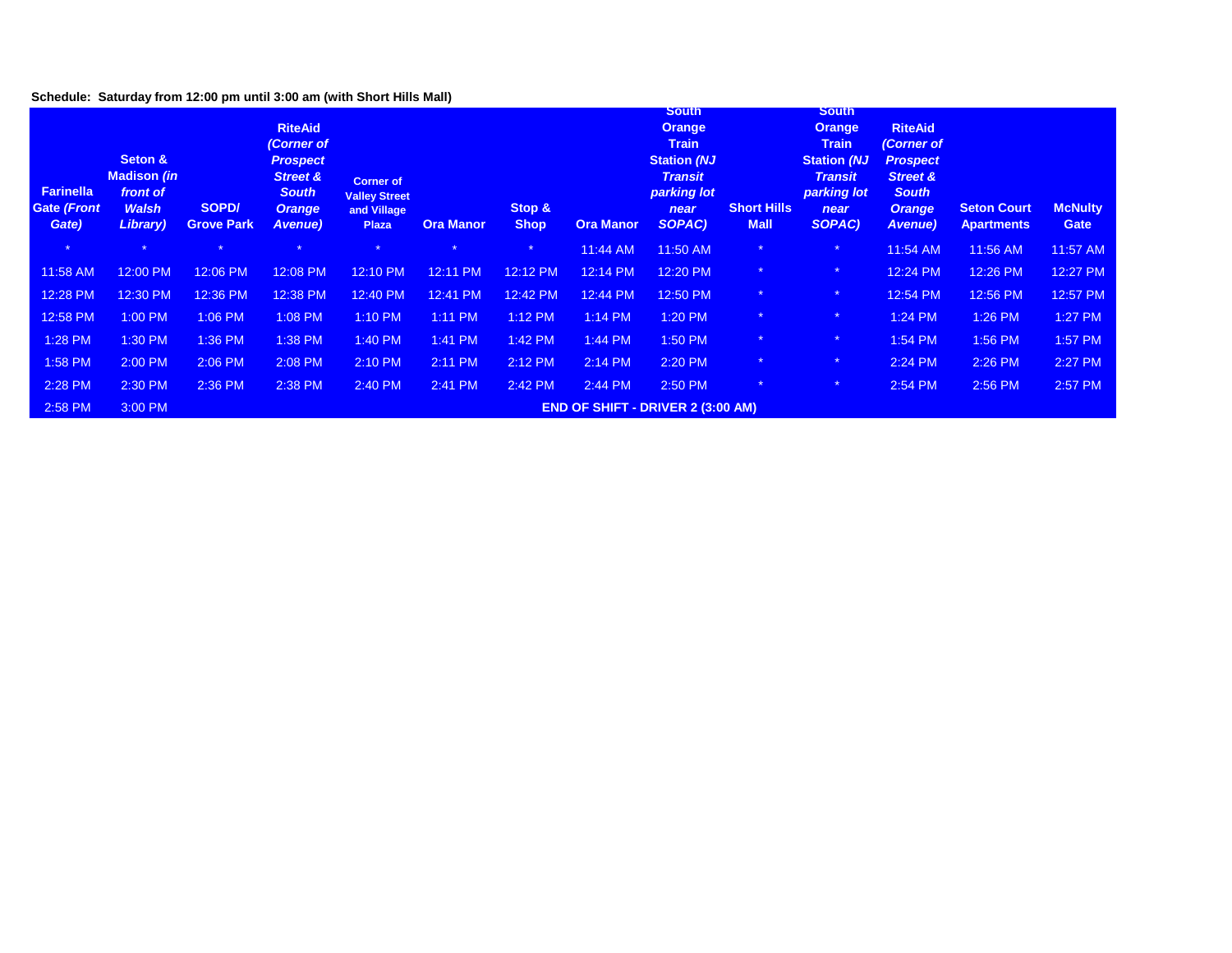|                                                 |                                                                       | Schedule: Sunday from 11:30 am until 3:00 am (with Target) |                                                                                                                            |                                                                         |                                                                                                                        |                                                        |                                |               |                       |                  |                                                                                                                        |                                                                                                                           |                                         |                               |
|-------------------------------------------------|-----------------------------------------------------------------------|------------------------------------------------------------|----------------------------------------------------------------------------------------------------------------------------|-------------------------------------------------------------------------|------------------------------------------------------------------------------------------------------------------------|--------------------------------------------------------|--------------------------------|---------------|-----------------------|------------------|------------------------------------------------------------------------------------------------------------------------|---------------------------------------------------------------------------------------------------------------------------|-----------------------------------------|-------------------------------|
| <b>Farinella</b><br><b>Gate (Front</b><br>Gate) | Seton &<br><b>Madison (in</b><br>front of<br><b>Walsh</b><br>Library) | SOPD/<br><b>Grove Park</b>                                 | <b>RiteAid</b><br>(Corner of<br><b>Prospect</b><br><b>Street &amp;</b><br><b>South</b><br><b>Orange</b><br><b>Avenue</b> ) | <b>Corner of</b><br><b>Valley Street</b><br>and Village<br><b>Plaza</b> | <b>South</b><br><b>Orange</b><br><b>Train</b><br><b>Station (NJ</b><br><b>Transit</b><br>parking lot<br>near<br>SOPAC) | <b>Ora Manor</b>                                       | Stop &<br><b>Shop</b>          | <b>Target</b> | Stop &<br><b>Shop</b> | <b>Ora Manor</b> | <b>South</b><br><b>Orange</b><br><b>Train</b><br><b>Station (NJ</b><br><b>Transit</b><br>parking lot<br>near<br>SOPAC) | <b>RiteAid</b><br>(Corner of<br><b>Prospect</b><br><b>Street &amp;</b><br><b>South</b><br><b>Orange</b><br><b>Avenue)</b> | <b>Seton Court</b><br><b>Apartments</b> | <b>McNulty</b><br><b>Gate</b> |
|                                                 |                                                                       | BEGIN SHIFT - DRIVER 1 (11:30 AM) - 21 passenger           |                                                                                                                            |                                                                         |                                                                                                                        |                                                        |                                |               |                       |                  |                                                                                                                        |                                                                                                                           |                                         |                               |
| 11:30 AM                                        | 11:32 AM                                                              | 11:38 AM                                                   | 11:40 AM                                                                                                                   | $\star$                                                                 | 11:44 AM                                                                                                               | 11:50 AM                                               | 11:52 AM                       | 12:03 PM      | 12:14 PM              | 12:16 PM         | 12:22 PM                                                                                                               | 12:26 PM                                                                                                                  | 12:28 PM                                | 12:29 PM                      |
|                                                 |                                                                       | BEGIN SHIFT - DRIVER 2 (12:00 PM) - 30 passenger           |                                                                                                                            |                                                                         |                                                                                                                        |                                                        |                                |               |                       |                  |                                                                                                                        |                                                                                                                           |                                         |                               |
| 12:00 PM                                        | 12:02 PM                                                              | 12:08 PM                                                   | 12:10 PM                                                                                                                   | $\star$                                                                 | 12:14 PM                                                                                                               | 12:20 PM                                               | 12:22 PM                       | 12:33 PM      | 12:44 PM              | 12:46 PM         | 12:52 PM                                                                                                               | 12:56 PM                                                                                                                  | 12:58 PM                                | 12:59 PM                      |
| 12:30 PM                                        | 12:32 PM                                                              | 12:38 PM                                                   | 12:40 PM                                                                                                                   | $\star$                                                                 | 12:44 PM                                                                                                               | 12:50 PM                                               | 12:52 PM                       | 1:03 PM       | 1:14 PM               | 1:16 PM          | 1:22 PM                                                                                                                | 1:26 PM                                                                                                                   | 1:28 PM                                 | 1:29 PM                       |
| 1:00 PM                                         | 1:02 PM                                                               | 1:08 PM                                                    | 1:10 PM                                                                                                                    | $\langle \star \rangle$                                                 | 1:14 PM                                                                                                                | 1:20 PM                                                | 1:22 PM                        | 1:33 PM       | 1:44 PM               | 1:46 PM          | 1:52 PM                                                                                                                | 1:56 PM                                                                                                                   | 1:58 PM                                 | 1:59 PM                       |
| 1:30 PM                                         | 1:32 PM                                                               | 1:38 PM                                                    | 1:40 PM                                                                                                                    | $\star$                                                                 | 1:44 PM                                                                                                                | 1:50 PM                                                | 1:52 PM                        | 2:03 PM       | 2:14 PM               | 2:16 PM          | 2:22 PM                                                                                                                | 2:26 PM                                                                                                                   | 2:28 PM                                 | 2:29 PM                       |
| 2:00 PM                                         | 2:02 PM                                                               | 2:08 PM                                                    | 2:10 PM                                                                                                                    | $\star$                                                                 | 2:14 PM                                                                                                                | 2:20 PM                                                | 2:22 PM                        | 2:33 PM       | 2:44 PM               | 2:46 PM          | 2:52 PM                                                                                                                | 2:56 PM                                                                                                                   | 2:58 PM                                 | 2:59 PM                       |
| 2:30 PM                                         | 2:32 PM                                                               | 2:38 PM                                                    | 2:40 PM                                                                                                                    | $\star$                                                                 | 2:44 PM                                                                                                                | 2:50 PM                                                | 2:52 PM                        | 3:03 PM       | 3:14 PM               | 3:16 PM          | 3:22 PM                                                                                                                | 3:26 PM                                                                                                                   | 3:28 PM                                 | 3:29 PM                       |
| 3:00 PM                                         | 3:02 PM                                                               | 3:08 PM                                                    | 3:10 PM                                                                                                                    | $\langle \star \rangle$                                                 | 3:14 PM                                                                                                                | 3:20 PM                                                | 3:22 PM                        | 3:33 PM       | 3:44 PM               | 3:46 PM          | 3:52 PM                                                                                                                | 3:56 PM                                                                                                                   | 3:58 PM                                 | 3:59 PM                       |
| 3:30 PM                                         | 3:32 PM                                                               | 3:38 PM                                                    | 3:40 PM                                                                                                                    | $\star$                                                                 | 3:44 PM                                                                                                                | 3:50 PM                                                | 3:52 PM                        | 4:03 PM       | 4:14 PM               | 4:16 PM          | 4:22 PM                                                                                                                | 4:26 PM                                                                                                                   | 4:28 PM                                 | 4:29 PM                       |
| 4:00 PM                                         | 4:02 PM                                                               | 4:08 PM                                                    | $4:10$ PM                                                                                                                  |                                                                         | 4:14 PM                                                                                                                | 4:20 PM                                                | 4:22 PM                        | 4:33 PM       | 4:44 PM               | 4:46 PM          | 4:52 PM                                                                                                                | 4:56 PM                                                                                                                   | 4:58 PM                                 | 4:59 PM                       |
| 4:30 PM                                         | 4:32 PM                                                               | 4:38 PM                                                    | 4:40 PM                                                                                                                    | $\star$                                                                 | 4:44 PM                                                                                                                | 4:50 PM                                                | 4:52 PM                        | 5:03 PM       | 5:14 PM               | 5:16 PM          | 5:22 PM                                                                                                                | 5:26 PM                                                                                                                   | 5:28 PM                                 | 5:29 PM                       |
| 5:00 PM                                         | 5:02 PM                                                               | 5:08 PM                                                    | 5:10 PM                                                                                                                    | $\star$                                                                 | 5:14 PM                                                                                                                | 5:20 PM                                                | 5:22 PM                        | 5:33 PM       | 5:44 PM               | 5:46 PM          | 5:52 PM                                                                                                                | 5:56 PM                                                                                                                   | 5:58 PM                                 | 5:59 PM                       |
| 5:30 PM                                         |                                                                       |                                                            |                                                                                                                            |                                                                         |                                                                                                                        | DRIVER BREAK - DRIVER 1 (5:30 PM UNTIL 6:00 PM)        |                                |               |                       |                  |                                                                                                                        |                                                                                                                           |                                         |                               |
| 6:00 PM                                         |                                                                       |                                                            |                                                                                                                            |                                                                         |                                                                                                                        | <b>DRIVER BREAK - DRIVER 2 (6:00 PM UNTIL 6:30 PM)</b> |                                |               |                       |                  |                                                                                                                        |                                                                                                                           |                                         |                               |
| 6:00 PM                                         | 6:02 PM                                                               | 6:08 PM                                                    | 6:10 PM                                                                                                                    | $^\star$                                                                | 6:14 PM                                                                                                                | 6:20 PM                                                | 6:22 PM                        | 6:33 PM       | 6:44 PM               | 6:46 PM          | 6:52 PM                                                                                                                | 6:56 PM                                                                                                                   | 6:58 PM                                 | 6:59 PM                       |
| 6:30 PM                                         | 6:32 PM                                                               | 6:38 PM                                                    | 6:40 PM                                                                                                                    | $\star$                                                                 | 6:44 PM                                                                                                                | 6:50 PM                                                | 6:52 PM                        | 7:03 PM       | 7:14 PM               | 7:16 PM          | 7:22 PM                                                                                                                | 7:26 PM                                                                                                                   | 7:28 PM                                 | 7:29 PM                       |
| 7:00 PM                                         | 7:02 PM                                                               | 7:08 PM                                                    | 7:10 PM                                                                                                                    | $\star$                                                                 | 7:14 PM                                                                                                                | 7:20 PM                                                | 7:22 PM                        | 7:33 PM       | 7:44 PM               | 7:46 PM          | 7:52 PM                                                                                                                | 7:56 PM                                                                                                                   | 7:58 PM                                 | 7:59 PM                       |
| 7:30 PM                                         | 7:32 PM                                                               | 7:38 PM                                                    | 7:40 PM                                                                                                                    | $\star$                                                                 | 7:44 PM                                                                                                                | 7:50 PM                                                | 7:52 PM                        | 8:03 PM       | 8:14 PM               | 8:16 PM          | 8:22 PM                                                                                                                | 8:26 PM                                                                                                                   | 8:28 PM                                 | 8:29 PM                       |
| 8:00 PM                                         |                                                                       |                                                            |                                                                                                                            |                                                                         |                                                                                                                        |                                                        | END SHIFT - DRIVER 1 (8:00 PM) |               |                       |                  |                                                                                                                        |                                                                                                                           |                                         |                               |
| 8:30 PM                                         | 8:32 PM                                                               | 8:38 PM                                                    | 8:40 PM                                                                                                                    | 8:42 PM                                                                 | $\star$                                                                                                                | 8:43 PM                                                |                                |               | 8:44 PM               | 8:46 PM          | 8:52 PM                                                                                                                | 8:56 PM                                                                                                                   | 8:58 PM                                 | 8:59 PM                       |
| 9:00 PM                                         | 9:02 PM                                                               | 9:08 PM                                                    | 9:10 PM                                                                                                                    | 9:12 PM                                                                 | $\star$                                                                                                                | 9:13 PM                                                |                                | $\star$       | 9:14 PM               | 9:16 PM          | 9:22 PM                                                                                                                | 9:26 PM                                                                                                                   | 9:28 PM                                 | 9:29 PM                       |
| 9:30 PM                                         | 9:32 PM                                                               | 9:38 PM                                                    | 9:40 PM                                                                                                                    | 9:42 PM                                                                 | $\star$                                                                                                                | 9:43 PM                                                |                                |               |                       |                  |                                                                                                                        |                                                                                                                           |                                         | $\star$                       |
|                                                 |                                                                       |                                                            |                                                                                                                            |                                                                         |                                                                                                                        | DRIVER BREAK - DRIVER 2 (9:43 PM UNTIL 10:14 PM)       |                                |               |                       |                  |                                                                                                                        |                                                                                                                           |                                         |                               |
|                                                 |                                                                       |                                                            |                                                                                                                            | $\star$                                                                 |                                                                                                                        |                                                        |                                |               |                       | 10:14 PM         | 10:20 PM                                                                                                               | 10:24 PM                                                                                                                  | 10:26 PM                                | 10:27 PM                      |
| 10:28 PM                                        | 10:30 PM                                                              | 10:36 PM                                                   | 10:38 PM                                                                                                                   | 10:40 PM                                                                | $\star$                                                                                                                | 10:41 PM                                               | $\star$                        | $\star$       | 10:42 PM              | 10:44 PM         | 10:50 PM                                                                                                               | 10:54 PM                                                                                                                  | 10:56 PM                                | 10:57 PM                      |